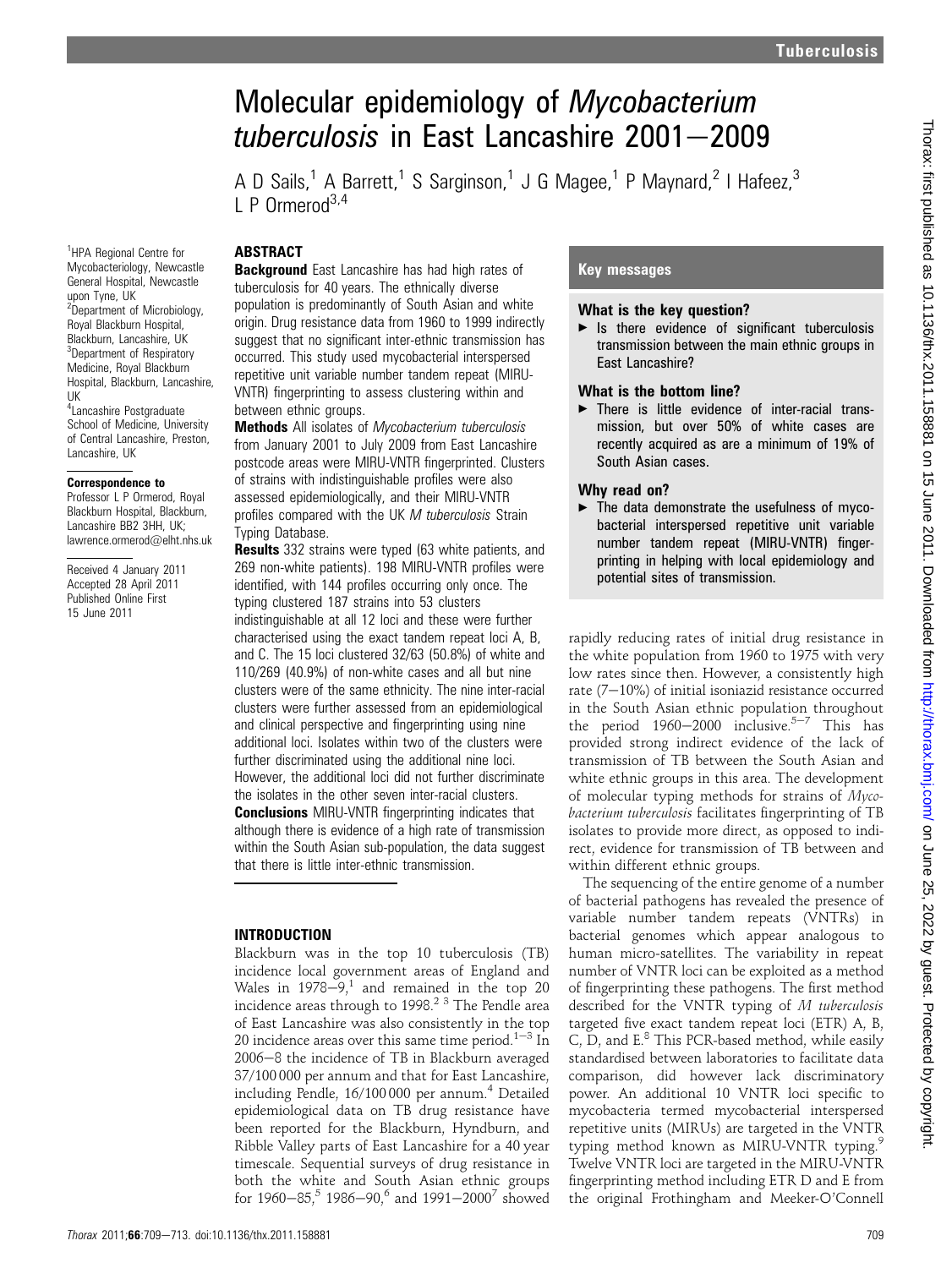scheme.<sup>8</sup> Isolates are fingerprinted based on the number of repeats at the 12 MIRU-VNTR loci located throughout the genome. An evaluation of the 12 MIRU loci and three ETR loci has previously demonstrated that they provide a similar level of discrimination as IS-6110 typing.<sup>10</sup> An optimised set of 24 MIRU-VNTR loci has recently been defined for the typing of M tuberculosis, which provides the highest level of discrimination between stains.<sup>11</sup>

## **METHODS**

All isolates of M tuberculosis from January 2001 to July 2009 inclusive from East Lancashire (Burnley, Pendle, Rossendale (BPR), and Blackburn, Hyndburn and Ribble Valley (BHRV) districts) were sent to the HPA Regional Centre for Mycobacteriology at Newcastle for identification and drug susceptibility testing. Isolates were grown in Mycobacterial Growth Indicator tubes (Becton Dickinson, UK). DNA was extracted from a 250 µl aliquot of the culture using a QiaAmp DNA Blood Mini Kit (Qiagen Ltd, Crawley, West Sussex, UK) according to the manufacturer's protocol and the DNA was used as a template in the MIRU PCR reactions. After amplification, each PCR product was analysed on a WAVE denaturing high-performance liquid chromatography (DHPLC) system with the fragment size being calculated from the chromatogram, and the number of tandem repeats at each locus was determined as previously described.<sup>12</sup> All of the 332 strains were characterised using the 12 MIRU-VNTR loci previously described.<sup>9</sup> Strains which clustered into groups with indistinguishable profiles were further characterised using the ETR loci A, B and C. Strains which clustered into inter-racial groups that were indistinguishable at all 15 loci were further characterised using the nine additional MIRU-VNTR loci used for enhanced discrimination.<sup>11</sup> Clusters of strains with indistinguishable profiles were also assessed epidemiologically by the clinicians and TB nurses, and had their MIRU-VNTR profiles compared with those in the UK M tuberculosis Strain Typing Database containing MIRU-VNTR profiles of over 25 000 isolates.<sup>13</sup>

## RESULTS

A total of 332 strains isolated between January 2001 and July 2009 were tested, with 63 obtained from white ethnic patients, and 269 from non-white patients. The majority of non-white patients were of South Asian ethnic origin  $(n=262)$  the other seven being black African (n=2), Chinese ethnic origin (n=2), Indonesian (n=1), Afghan (n=1) and Phillipino (n=1). MIRU-VNTR fingerprinting using 12 loci differentiated the 332 strains into 198 distinct MIRU-VNTR profiles, with 144 profiles occurring only once in the data set. The 12 loci typing clustered 187 isolates into 53 clusters containing between two and 25 isolates which were indistinguishable from each other at all 12 MIRU-VNTR loci. The majority of the strains in these 53 clusters (182 of 187 strains) were further investigated by characterising the ETR A, B, and C loci if sufficient DNA extract was available. MIRU-VNTR fingerprinting with the 15 loci identified 42 groups of strains containing between two and 13 isolates which were indistinguishable from each other at all 15 MIRU-VNTR loci (table 1). Five clusters identified using 12 loci typing each containing two isolates could not be confirmed using the ETR loci because no DNA extract was left for analysis for one of the two strains in each cluster. These clusters (4, 5, 16, 29, 34, 43) are included in table 1 because they were indistinguishable at 12 MIRU-VNTR loci. MIRU-VNTR analysis with 15 loci clustered 32/63 (50.8%) of white isolates and 110/269 (40.9%) of

non-white cases, with 142/332 (42.8%) being clustered overall. Thirty-nine of the 48 clusters presented in table 1 were made up of strains from patients who were of the same ethnicity. Clusters of strains with indistinguishable profiles had their MIRU-VNTR profiles compared with those in the UK M tuberculosis Strain Typing Database to ascertain the frequency of these profiles in the UK (table 1). Results of typing the strains in the nine inter-racial clusters using the additional nine MIRU-VNTR loci are presented in table 2. Only 27 of the 30 strains could be tested because there was insufficient DNA available for three of the strains. The additional nine loci provided further discrimination of strains in clusters 9 and 17, indicating that the cases were not linked. However, fingerprinting with the additional nine loci identified that the strains in the other seven inter-racial clusters remained indistinguishable within each cluster. The nine possible inter-racial clusters were further assessed from an epidemiological and clinical perspective (table 2). Further epidemiological investigation of cluster 15 showed likely transmission from a South Asian college student to his flat mate and later to a white student with whom he had limited contact at college. Further epidemiological investigation of the other eight clusters showed no known epidemiological contact between white and South Asian cases.

## **DISCUSSION**

This study was initiated in 2006, and then expanded with 2009 data, to measure the extent of potential clustering in our population, which continues to have high rates of TB, largely in our main ethnic minority group, those of South Asian descent.<sup>14</sup> Drug resistance data reported for part of our population from 1960 to 2000<sup>5-7</sup> has shown widely divergent recent isoniazid resistance rates for the white  $(0.5\%<)$  and South Asian  $(7-10\%)$ isolates, suggesting little inter-racial transmission. In this study the isolates from our white ethnic group showed 51% potential clustering. A substantial proportion of this is supported by local epidemiology and contact data, which confirms most of the clustered cases link with either certain public houses (clusters 7-8, 10-11: 17 individuals), with a cohort of drug and/or alcohol users (cluster 2: eight individuals), or with ongoing clinical cases from 2001 to 2009. Two other individuals in cluster 9 and one individual in cluster 15 were also linked by epidemiology, making 28/63 (44%) isolates definitely clustered, the other seven individuals in inter-racial clusters being less certainly linked.

The potential clustering rate was 41% for those of South Asian ethnicity. However when the MIRU-VNTR profiles of those strains which were clustered were compared with profiles in the UK Strain Typing Database, many of the profiles were shown to be common in the UK, for example clusters 2, 9, 15, 17, 25, 31, 33 and 38, with over 100 isolates previously identified nationally to have these profiles, and clusters 4 and 23, with over 300 isolates previously identified. Some of these apparently clustered cases may therefore be no more than the expression of a common profile in the population, and do not imply recent local transmission. Local recent transmission however is confirmed by epidemiological links in some South Asian clusters (18 and 28: four individuals), and in others by their MIRU-VNTR profile. A considerable number of small local clusters (14, 19, 37, 41 $-42$ , 44 $-46$ , 48: 24 individuals) have unique profiles which have not been previously recognised in the UK Strain Typing Database, which is highly suggestive of recent local transmission. There are also a number of other clusters  $(3, 12-13, 24, 29-30, 32, 39, 43, and 47: 26, individuals) with$ MIRU-VNTR profiles which have occurred in fewer than 10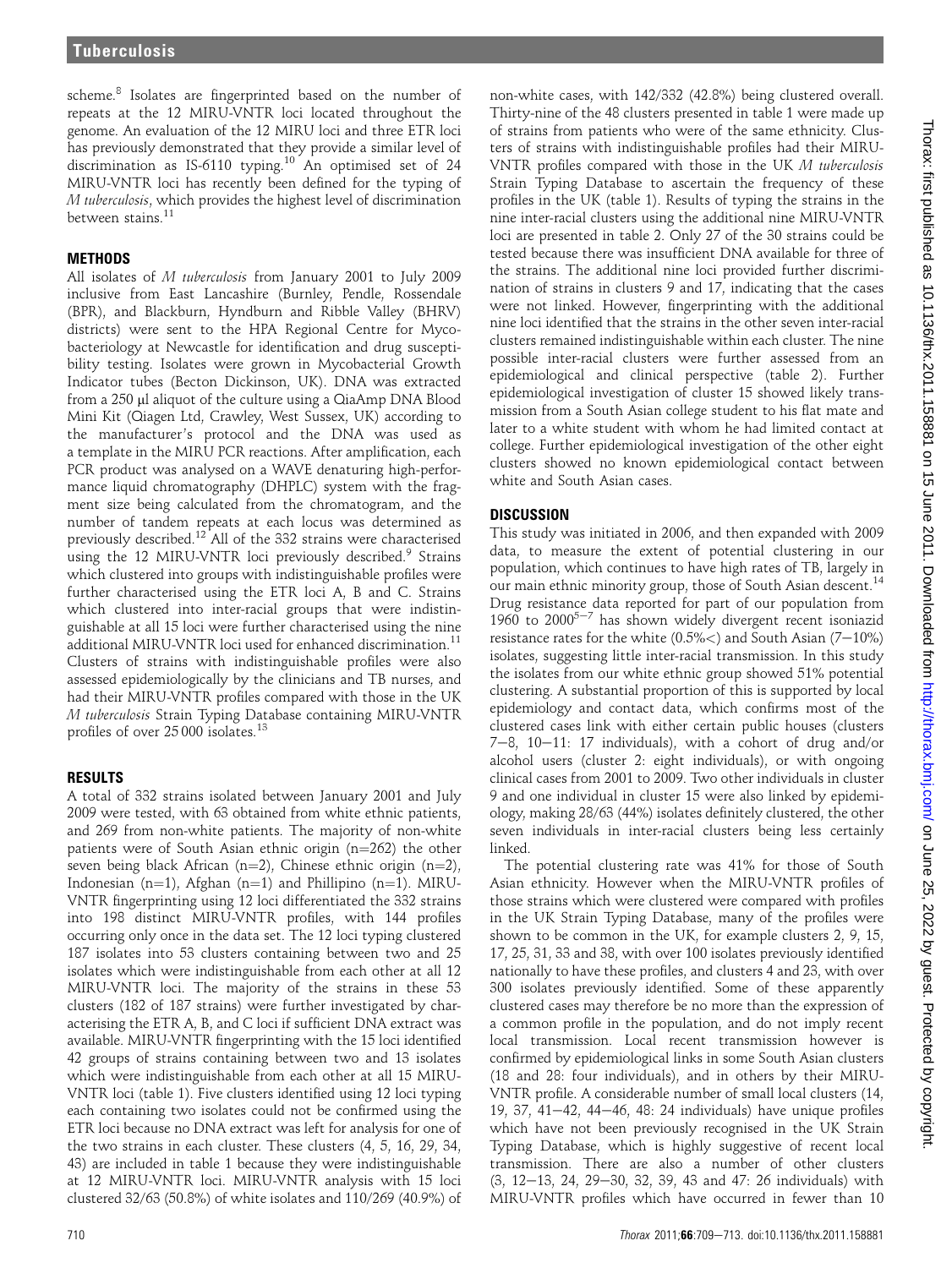| Table 1 MIRU-VNTR profiles of clusters identified by MIRU-VNTR fingerprinting with 15 loci and their prevalence in the UK Mycobacterium |  |  |  |  |  |  |
|-----------------------------------------------------------------------------------------------------------------------------------------|--|--|--|--|--|--|
| <i>tuberculosis Strain Typing Database (STD)</i>                                                                                        |  |  |  |  |  |  |

|         |                          | etr            |                         |                         |                    |                            |                                     |
|---------|--------------------------|----------------|-------------------------|-------------------------|--------------------|----------------------------|-------------------------------------|
| Cluster | <b>MIRU-VNTR</b> profile | Α              | B                       | C                       | Number of isolates | <b>Comments</b>            | Prevalence in STD                   |
| $1*$    | 222325153323             | 4              | 1                       | 4                       | 2                  |                            | Unique profile not otherwise in STD |
| $2*$    | 223125153322             | 3              | 2                       | 4                       | 9                  |                            | 118 matching isolates               |
| 3       | 223315153324             | 3              | 2                       | 4                       | 2                  | <b>Both South Asian</b>    | 6 matching isolates                 |
| 4       | 223325153324             | 5              | 2                       | 4                       | 2                  | <b>Both South Asian</b>    | 312 matching isolates (12 loci)     |
| 5       | 223425173533             | NА             | 2                       | 4                       | 2                  | <b>Both South Asian</b>    | 24 matching isolates (12 loci)      |
| 6       | 224125163324             | 3              | 2                       | 3                       | 2                  | <b>Both South Asian</b>    | 45 matching isolates                |
| 7       | 224325143323             | 2              | 2                       | 3                       | 7                  | All white, linked to a pub | 1 matching isolate                  |
| 8       | 224325143325             | 4              | 2                       | 3                       | 3                  | All white, linked to a pub | 11 matching isolates                |
| 9*      | 224325153323             | 3              | 2                       | 4                       | 5                  |                            | 161 matching isolates               |
| 10      | 224325163325             | 3              | $\overline{2}$          | 3                       | 3                  | All white, linked to a pub | 2 matching isolates                 |
| 11      | 224325163325             | 4              | 2                       | 3                       | 4                  | All white, linked to a pub | Unique profile not in STD           |
| 12      | 224326163326             | $\overline{2}$ | 2                       | 4                       | 2                  | <b>Both South Asian</b>    | 1 matching isolate                  |
| 13      | 224425173323             | 4              | 2                       | 2                       | 3                  | All South Asian            | 9 matching isolates                 |
| 14      | 224425173533             | 5              | 2                       | 2                       | 5                  |                            | Unique profile not otherwise in STD |
| $15*$   | 225125113322             | 3              | 2                       | 4                       | 2                  |                            | 174 matching isolates               |
| $16*$   | 225225173533             | 3              | 2                       | 2                       | 2                  |                            | 12 matching isolates (12 loci)      |
| $17*$   | 225313153323             | 3              | 2                       | 3                       | 2                  |                            | 151 matching isolates               |
| 18      | 225325133323             | 4              | 2                       | 2                       | 2                  | South Asian family, linked | 38 matching isolates                |
| 19      | 225421163533             | 5              | 2                       | 2                       | 2                  | <b>Both South Asian</b>    | Unique profile not otherwise in STD |
| 20      | 225425143533             | 4              | 2                       | 2                       | 2                  | <b>Both South Asian</b>    | 26 matching isolates                |
| 21      | 225425173531             | 4              | 2                       | $\overline{\mathbf{2}}$ | 4                  | All South Asian            | 24 matching isolates                |
| 22      | 225425173533             | 3              | 2                       | 2                       | 3                  | All South Asian            | 19 matching isolates                |
| 23      | 225425173533             | 4              | 2                       | 2                       | 13                 | All South Asian            | 426 matching isolates               |
| 24      | 225425173533             | 5              | 2                       | 2                       | 5                  | All South Asian            | 1 matching isolate                  |
| $25*$   | 225425173533             | Null           | 2                       | $\overline{\mathbf{2}}$ | 2                  |                            | †103 matching isolates (14 loci)    |
| 26      | 225425183533             | 4              | 2                       | 2                       | 2                  | <b>Both South Asian</b>    | 41 matching isolates                |
| 27      | 226225173533             | 4              | 2                       | 2                       | 2                  | <b>Both South Asian</b>    | 3 matching isolates                 |
| 28      | 226425152523             | 5              | 2                       | 2                       | 2                  | South Asian, family linked | Unique profile not otherwise in STD |
| 29      | 226425163523             | 4              | 2                       | $\overline{\mathbf{2}}$ | 2                  | <b>Both South Asian</b>    | 3 matching isolates                 |
| 30      | 226425173332             | 3              | 2                       | 2                       | 2                  | <b>Both South Asian</b>    | 1 matching isolate                  |
| 31      | 226425173423             | 4              | 2                       | 2                       | 3                  | All South Asian            | 186 matching isolates               |
| 32      | 226425173423             | 5              | 2                       | 2                       | 3                  | All South Asian            | 3 matching isolates                 |
| 33      | 226425173423             | 4              | $\overline{\mathbf{c}}$ | $\mathbf 2$             | 2                  | <b>Both South Asian</b>    | 186 matching isolates               |
| 34      | 226425173424             | 4              | 2                       | 2                       | 2                  | <b>Both South Asian</b>    | 32 matching isolates                |
| 35      | 226425173531             | 4              | 2                       | 2                       | 2                  | <b>Both South Asian</b>    | 26 matching isolates                |
| 36      | 226425173532             | 4              | 2                       | 2                       | 2                  | <b>Both South Asian</b>    | 38 matching isolates                |
| 37      | 226425173532             | 5              | 2                       | $\boldsymbol{2}$        | 2                  | <b>Both South Asian</b>    | Unique profile not otherwise in STD |
| 38      | 226425173533             | 4              | 2                       | 2                       | 5                  | All South Asian            | 183 matching isolates               |
| 39      | 226425173533             | 5              | 2                       | 2                       | 5                  | All South Asian            | 1 matching isolate                  |
| $40*$   | 226425183531             | 4              | 2                       | 2                       | 2                  |                            | 7 matching isolates                 |
| 41      | 227425173522             |                | 2                       | 2                       | 2                  | Both South Asian           | Unique profile not otherwise in STD |
| 42      | 227425173532             | 4              | 2                       | 2                       | 5                  | All South Asian            | Unique profile not otherwise in STD |
| 43      | 244326221533             | 10             | 4                       | 4                       | 2                  | <b>Both South Asian</b>    | 2 matching isolates                 |
| 44      | 244327223426             | 6              | $\mathbf{1}$            | 4                       | 2                  | <b>Both South Asian</b>    | Unique profile not otherwise in STD |
| 45      | 254326223513             | 7              | ΝA                      | 2                       | 2                  | <b>Both South Asian</b>    | Unique profile not otherwise in STD |
| 46      | 254326223633             | 6              | 1                       | 4                       | 2                  | <b>Both South Asian</b>    | Unique profile not otherwise in STD |
| $47*$   | 274326223633             | 6              | 1                       | 4                       | 2                  |                            | 2 matching isolates                 |
| 48      | 274328223534             | 7              | 1                       | 4                       | 2                  | <b>Both South Asian</b>    | Unique profile not otherwise in STD |

\*Interracial clusters.

yCluster 25 profile. 103 isolates in STD with the ETR A locus as a 'null' negative allele result. Appears to be a peculiarity of this strain. Clusters 4, 5, 16, 29, 34, and 43 are included because they were indistinguishable at 12 MIRU-VNTR loci. At the time of analysis (March 2010) there were 24 869 records on the STD, from Newcastle RCM (3981), Birmingham RCM (7341), London MRU (7769), Scottish SRML (1598), Welsh Reference Lab (1526), and the London Study 1995 $-7$  (2654).

ETR, exact tandem repeat; MIRU, mycobacterial interspersed repetitive unit; NA, no amplification; STD, Strain Typing Database; VNTR, variable number tandem repeat.

isolates in the UK Strain Typing Database, which contains nearly 25 000 isolate profiles. Local transmission is therefore likely in these cases too. Those with proven or highly likely local transmission therefore account for at least 50/262 (19.1%) of the South Asian cases. The 'true' clustering rate in the South Asian local population therefore lies somewhere between this 19.1% rate and the 43% overall clustering seen in the complete data.

The nine potential inter-racial clusters were investigated in more detail clinically, epidemiologically and by an additional nine more discriminatory MIRU-VNTR loci. Cluster 15 showed transmission in a college setting, but none of the other eight clusters showed any epidemiological link. Cluster 17 was separated by different drug susceptibility profiles and the isolates also differed at five of the nine additional loci. The additional nine loci further discriminated the five isolates in cluster 9 into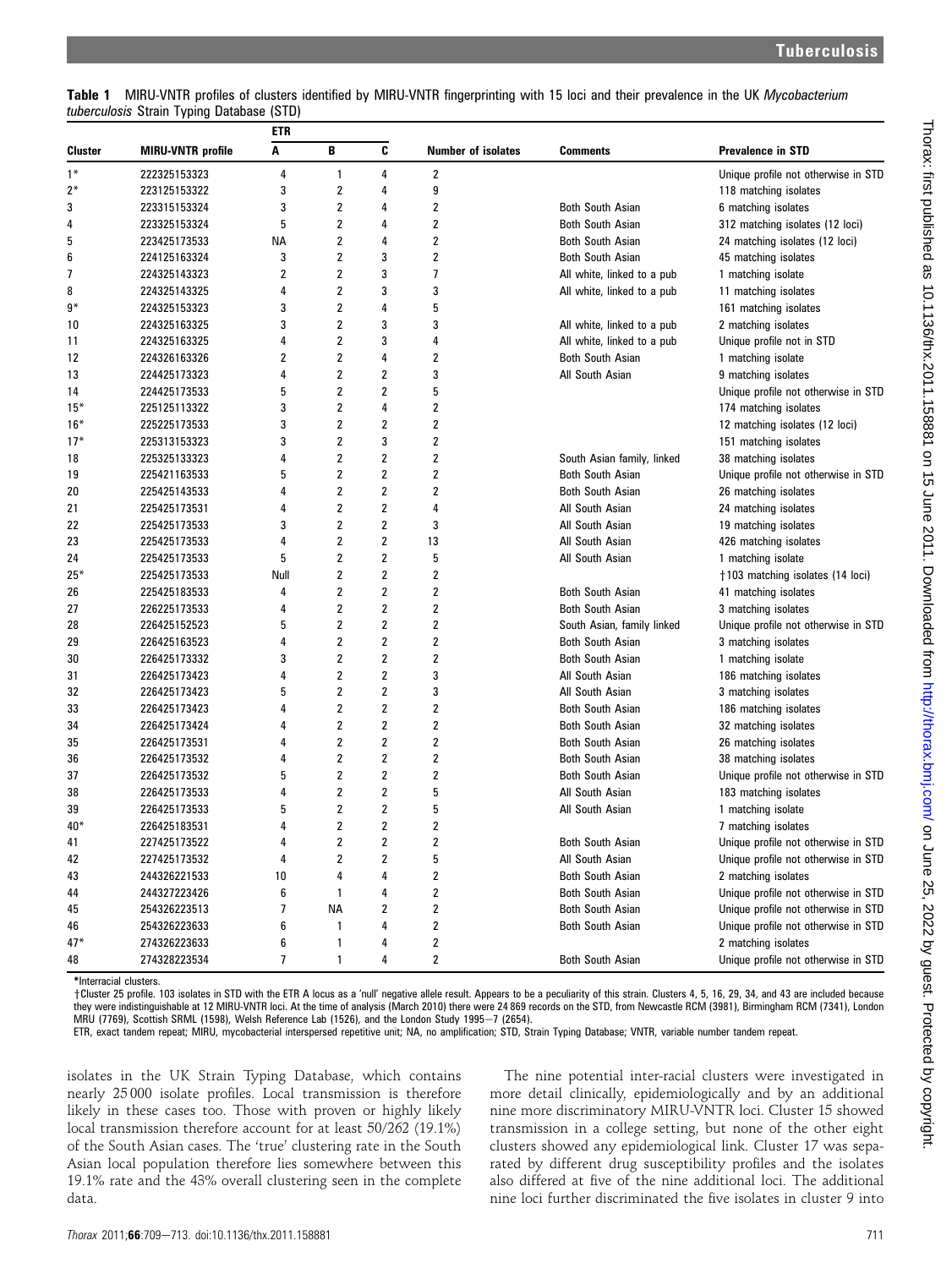| <b>Cluster number</b> | <b>Year of isolation</b> | <b>Patient</b><br>characteristics (age) | <b>Site of isolation</b><br>(smear/culture result)* | <b>Epidemiological links</b>                      | <b>Enhanced MIRU typing</b><br>(nine $loci)$ $\dagger$ |
|-----------------------|--------------------------|-----------------------------------------|-----------------------------------------------------|---------------------------------------------------|--------------------------------------------------------|
| 1                     | 2003                     | White female (65)                       | Peritoneum                                          | No known connection                               | 222422353                                              |
|                       | 2003                     | Asian male (51)                         | Pulmonary $(S+)$                                    |                                                   | 222422353                                              |
| 2                     | 2002                     | Asian female (36)                       | Cervical gland                                      | No known connection                               | Not tested‡                                            |
|                       | 2004                     | White male (42)                         | Pulmonary $(S+)$                                    |                                                   | 224423542                                              |
|                       | 2005                     | White male (29)                         | Spinal disease                                      | All linked by residence in hostel/and or          | 224423542                                              |
|                       | 2007                     | White male (55)                         | Pulmonary $(S+)$                                    | a group of alcohol and/or drug users              | 224423542                                              |
|                       | 2007                     | White female (35)                       | Pulmonary $(S+)$                                    |                                                   | 224423542                                              |
|                       | 2007                     | White female (24)                       | Pulmonary $(S+)$                                    |                                                   | 224423542                                              |
|                       | 2007                     | White male (78)                         | Pulmonary $(C+)$                                    |                                                   | 224423542                                              |
|                       | 2009                     | White male (37)                         | Pulmonary $(S+)$                                    |                                                   | 224423542                                              |
|                       | 2009                     | White female (43)                       | Pulmonary $(S+)$                                    |                                                   | 224423542                                              |
| 9                     | 2005                     | White male (25)                         | Pulmonary $(S+)$                                    | Cases 1, 3, and 4 linked socially                 | 244443441                                              |
|                       | 2006                     | Asian male (33)                         | Pulmonary $(C+)$                                    |                                                   | 434343312                                              |
|                       | 2006                     | White male (38)                         | Pulmonary $(S+)$                                    |                                                   | 244413341                                              |
|                       | 2008                     | White female (49)                       | Pulmonary $(S+)$                                    |                                                   | 244413343                                              |
|                       | 2008                     | White male (33)                         | Pulmonary $(S+)$                                    |                                                   | 244443441                                              |
| 15                    | 2004                     | Asian male (30)                         | Pulmonary $(S+)$                                    | Both Asian males shared accommodation             | 132443383                                              |
|                       | 2004                     | Asian male (43)                         | Pulmonary $(S+)$                                    | and went to same college. Case 3 shared           | 132443383                                              |
|                       | 2005                     | White male (18)                         | Pulmonary $(S+)$                                    | some classes                                      | 132443383                                              |
| 16                    | 2001                     | White male (35)                         | Pulmonary $(S+)$                                    | No known connection                               | Not tested                                             |
|                       | 2004                     | Asian female (58)                       | Cervical gland                                      |                                                   | 44242337AS                                             |
| 17                    | 2004                     | White male (73)                         | Pulmonary $(S+)$                                    | Not connected. Asian case isoniazid               | 135243573                                              |
|                       | 2004                     | Asian female (36)                       | <b>Dactylitis</b>                                   | mono-resistance, white case fully<br>susceptible. | 226243172                                              |
| 25                    | 2002                     | Asian male (33)                         | Pulmonary $(S+)$                                    | No known connection                               | 563423384                                              |
|                       | 2002                     | White male (49)                         | Pulmonary $(C+)$                                    |                                                   | Not tested                                             |
|                       | 2004                     | Asian male (18)                         | Cervical gland                                      |                                                   | $-4 - 423384$                                          |
| 40                    | 2006                     | Asian female (19)                       | Pulmonary $(S+)$                                    | No known connection                               | 442423384                                              |
|                       | 2007                     | White male (74)                         | Pulmonary $(S+)$                                    |                                                   | 442423384                                              |
| 47                    | 2004                     | White male (70)                         | Cervical gland                                      | No known connection                               | 2-4313461                                              |
|                       | 2004                     | Asian male (43)                         | Ankle                                               |                                                   | 2-4313461                                              |

Table 2 Patient characteristics, epidemiological links and results of enhanced mycobacterial interspersed repetitive unit (MIRU) (nine loci) typing for possible inter-racial clusters identified using 15 locus MIRU variable number tandem repeat (VNTR) typing

NB. All cases with non-respiratory disease had normal chest x-rays.

\*Smear/culture result: S+, sputum microscopy positive; C+, sputum microscopy negative, culture positive.

yEnhanced MIRU typing: MIRU loci 424, 1955, 2163b, 2347, 2401, 3171, 3690, 4052, 4156.

 $\pm$ Not tested: insufficient DNA extract to perform additional typing; -, no PCR amplification for this locus.

 $A=10$  repeats.

four different profiles, demonstrating that only two strains were indistinguishable. Of the other six profiles, cluster 47 was all non-pulmonary with no known association. The remaining clusters suggest if there was a possible direction of infection from a combination of clinical type, particularly sputum microscopy positive disease, and timing of isolates, that this was no more common for South Asian to white (clusters 1, 15, 25,40), than white to South Asian (clusters 2, 16).

Our overall rate of potential clustering (42.7%) is higher than that reported in England and Wales, using an earlier technology, restriction-fragment-length-polymorphism analysis, at 22.7% clustering in  $1995-7.15$  Using spoligotyping and hemi-nestedinverse PCR this was a little higher at 27% in London in 2002.16 It is however within the range of clustering shown in cities across Europe, ranging from 30 $-35\%$  in Brussels $^{11}$  and Hamburg $^{17}$  to 53—61% in Spain $^{18}$  and Lisbon. $^{19}$ 

This study has confirmed a high local transmission rate, particularly in subgroups of our white population, and shown the importance of public house related transmission<sup>20</sup> in these groups, and also enabling targeted education and surveillance to be performed to try and break the cycle. Additionally, the data suggest that there is little inter-ethnic transmission, particularly from the South Asian population to the white ethnic group. Finally it has helped us recognise outbreaks and make decisions on extended contact tracing. The results of this study are

directly relevant to other areas where TB has a high prevalence and an ethnically diverse population.

As this MIRU-VNTR technology is expanded to 24 loci, and becomes more 'real-time', it will be of increasing clinical relevance in managing patients with TB and contact investigations.

Acknowledgements We would like to thank the Cumbria and Lancashire Health Protection Unit for funding the retrieval and typing of the 2001-4 TB isolates.

Funding Other Funders: Health Protection Agency (2001-4 data).

Provenance and peer review Not commissioned; externally peer reviewed.

### **REFERENCES**

- 1. Medical Research Council Tuberculosis and Chest Diseases Unit.
- Geographical distribution of tuberculosis notifications in a national survey of England and Wales (1978-9). Tubercle 1982;62:75-88.
- **Ormerod LP,** Charlett A, Gillham C, et al. Geographical distribution of tuberculosis notifications in national surveys of England and Wales in 1988 and 1993. Thorax 1998;53:176-81.
- 3. Rose AM, Watson JM, Graham C, et al. Tuberculosis at the end of the 20th century in England and Wales: results of a national survey in 1998. Thorax 2001;56:173-9.
- 4. Annual report on tuberculosis surveillance in the United Kingdom 2009. London: Health Protection Agency Centre for Infections, 2009.
- 5. **Ormerod LP, Harrison JM, Wright PA. Drug resistance in M. tuberculosis: a survey** over 25 years in Blackburn 1960-84. Thorax 1986;41:946-50.
- 6. **Ormerod LP,** Harrison JM, Wright PA. Drug resistance trends in Mycobacterium tuberculosis: Blackburn 1985-89. Tubercle 1990;71:283-5.
- 7. **Ormerod LP,** Green RM, Horsfield N, et al. Drug resistance trends in *M. tuberculosis*: Blackburn 1990-99. Int J Tuberc Lung Dis 2001;5:903-5.